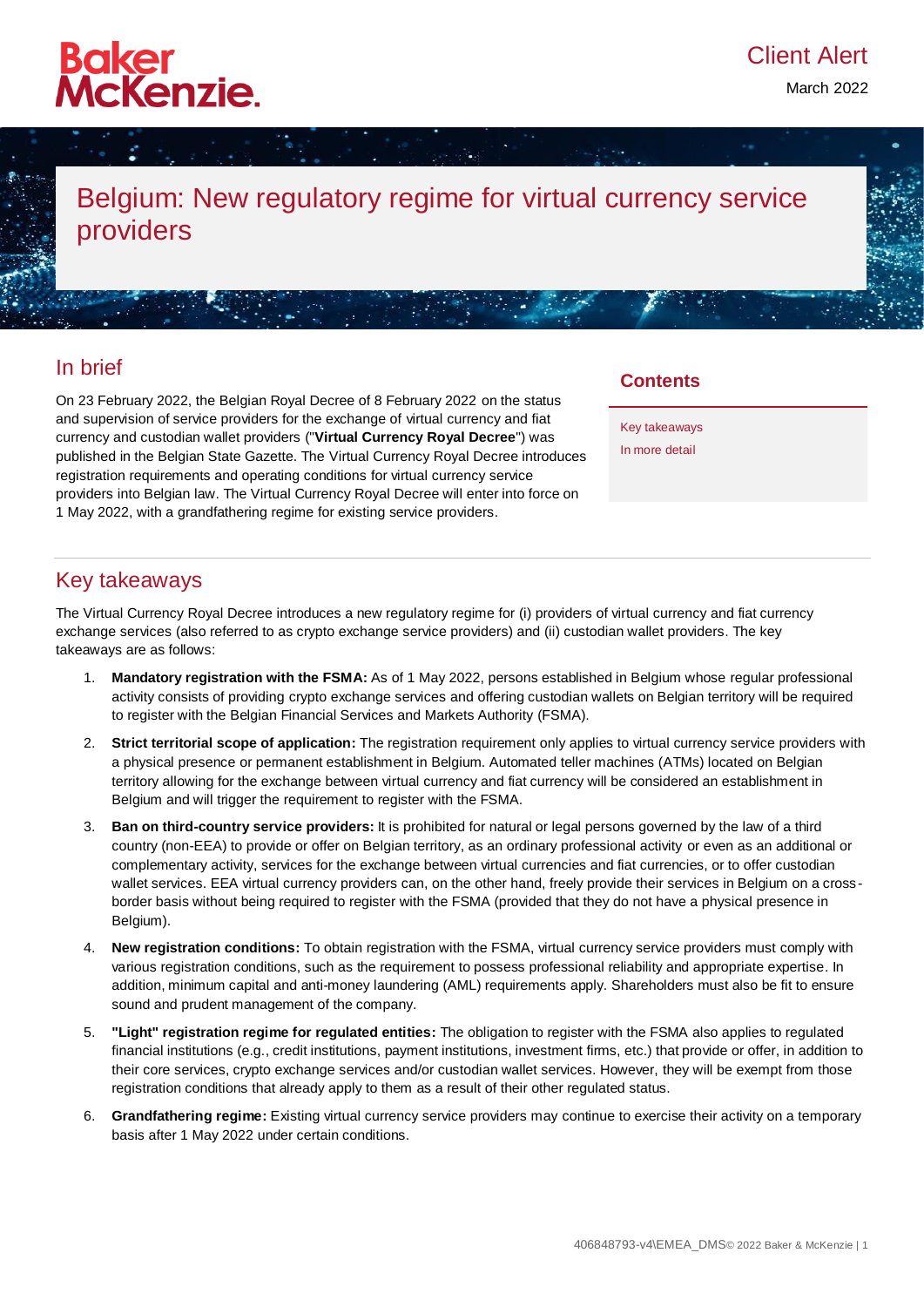

### In more detail

#### **1. Background**

The EU's fifth anti-money laundering directive<sup>1</sup> (5AMLD) was implemented into Belgian law by amending the Belgian Act of 18 September 2017 on the prevention of money laundering and terrorist financing and on the restriction of the use of cash ("**AML Act**"). One of the novelties introduced by 5AMLD is that virtual currency service providers are now required to register with the FSMA for AML purposes. However, after the implementation of 5AMLD into Belgian law, the registration requirements for virtual currency service providers were still to be adopted by a separate royal decree.

On 23 February 2022, the Virtual Currency Royal Decree was published in the Belgian State Gazette. The Virtual Currency Royal Decree now sets out the conditions for registration with the FSMA and the operating conditions for (i) providers of virtual currency and fiat currency exchange services (also referred to as crypto exchange service providers) and (ii) custodian wallet providers. The Virtual Currency Royal Decree will enter into force on 1 May 2022, with a grandfathering regime for existing service providers. The key takeaways are as follows:

- 1. **Mandatory registration with the FSMA:** As of 1 May 2022, persons established in Belgium whose regular professional activity consists of providing crypto exchange services and of offering custodian wallets on Belgian territory will be required to register with the FSMA.
- 2. **Strict territorial scope of application:** The registration requirement only applies to virtual currency service providers with a physical presence or permanent establishment in Belgium. ATMs located on Belgian territory allowing for the exchange between virtual currency and fiat currency will be considered an establishment in Belgium and will trigger the registration requirement with the FSMA.
- 3. **Ban on third-country service providers:** It is prohibited for natural or legal persons governed by the law of a third country (non-EEA) to provide or offer on Belgian territory, as an ordinary professional activity or even as an additional or complementary activity, services for the exchange between virtual currencies and fiat currencies, or to offer custodian wallet services. EEA virtual currency providers can, on the other hand, freely provide their services in Belgium on a crossborder basis without being required to register with the FSMA (provided that they do not have a physical presence in Belgium).
- 4. **New registration conditions:** To obtain registration with the FSMA, virtual currency service providers must comply with various registration conditions, such as the requirement to possess professional reliability and appropriate expertise. In addition, minimum capital and AML requirements apply. Shareholders must also be fit to ensure sound and prudent management of the company.
- 5. **"Light" registration regime for regulated entities:** The obligation to register with the FSMA also applies to regulated financial institutions (e.g., credit institutions, payment institutions, investment firms, etc.) that provide or offer, in addition to their core services, crypto exchange services and/or custodian wallet services. However, they will be exempt from those registration conditions that already apply to them as a result of their other regulated status.
- 6. **Grandfathering regime:** Existing virtual currency service providers may continue to exercise their activity on a temporary basis after 1 May 2022 under certain conditions.

#### **2. What are the key novelties under the new regulatory regime?**

In the sections below, we will consider the key novelties of the new Belgian regulatory regime for virtual currency service providers in more detail.

#### **2.1 Mandatory registration with the FSMA:**

As of 1 May 2022, persons established in Belgium whose regular professional activity, even as an ancillary or complementary activity, consists of providing or offering to provide exchange services between virtual currencies and fiat currencies ("crypto exchange services") and offering custodian wallets on Belgian territory will be required to register with the FSMA.

<sup>1</sup> Directive (EU) 2018/843 of the European Parliament and of the Council of 30 May 2018 amending Directive (EU) 2015/849 on the prevention of the use of the financial system for the purposes of money laundering or terrorist financing, and amending Directives 2009/138/EC and 2013/36/EU.



-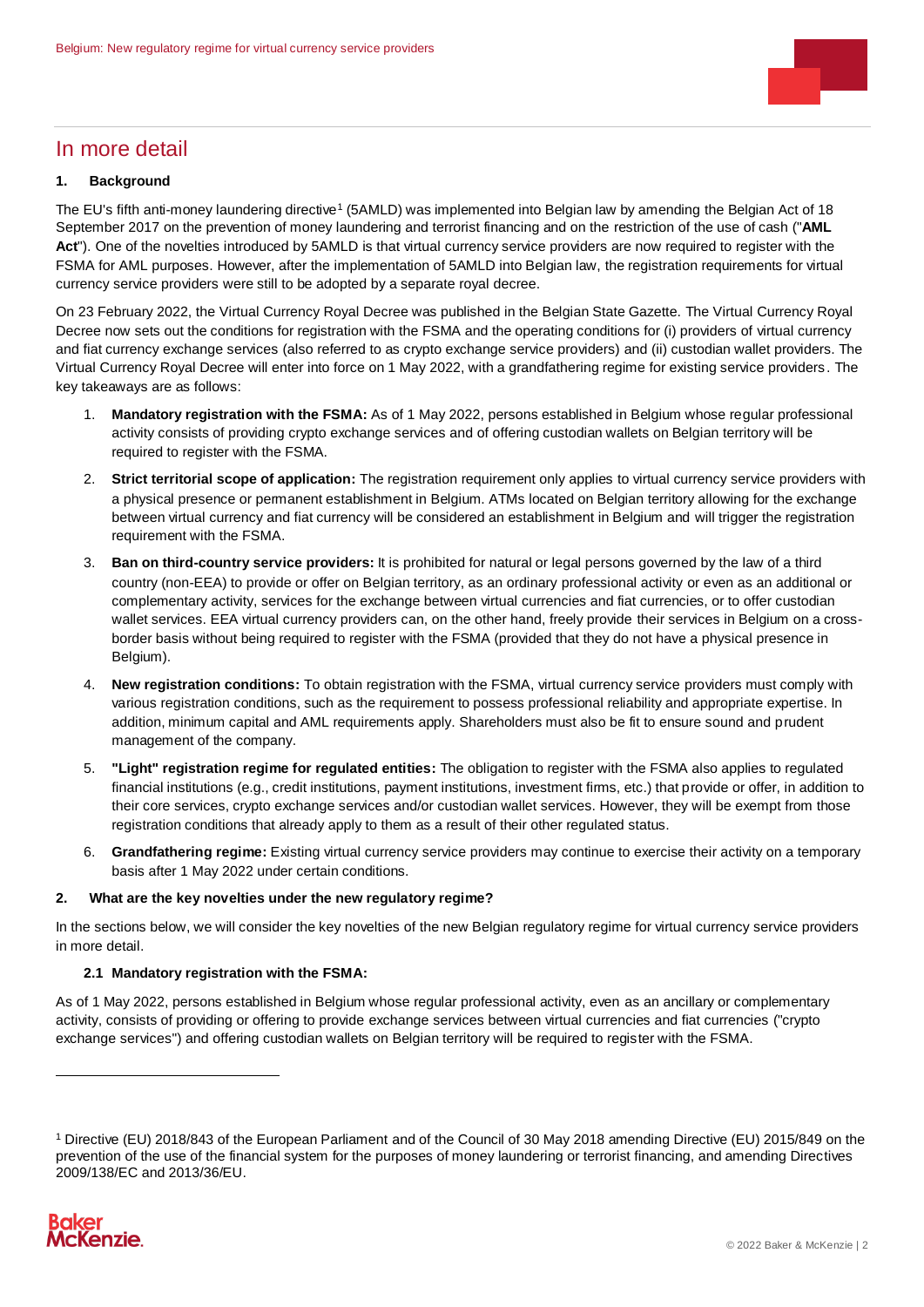

The relevant definitions are as follows:

- **Providers of virtual currency services** means (i) providers of virtual currency and fiat currency exchange services, and (ii) custodian wallet providers.
- **Virtual currency and fiat currency exchange services** means services consisting of purchase and sale transactions, with own funds, exchanging virtual currency for fiat currency or fiat currency for virtual currency. This definition is in line with the definition proposed by the European Commission in its proposal for a Regulation of the European Parliament and of the Council on cryptoasset markets ("MiCA").<sup>2</sup> It implies that the service provider acts as a counterparty to the purchase or sale transaction, by analogy, for example, with the activities of a foreign exchange office. Intermediary activities where a customer is put in contact with a third-party counterparty, or has to carry out their transaction on a multilateral trading platform for virtual currencies, are therefore not targeted.
- **Custodian wallet provider** means an entity that offers services to secure private cryptographic keys on behalf of its clients in order to hold, store and transfer virtual currency.
- **Virtual currency** means a digital representation of value that is not issued or guaranteed by a central bank or government, is not necessarily linked to a legally determined currency and does not have the legal status of currency or money, but which is accepted by natural or legal persons as a means of exchange and can be electronically transmitted, stored and traded.

Hence, the registration requirements do not apply for virtual assets that do not have a function as "means of exchange" or "payment." For example, the AML Act and the Virtual Currency Royal Decree do not apply to assets that only have an investment function (such as security tokens, which entitle the holder to a form of participation in a company) or a utilization function (such as "utility tokens," which grant access rights to future products or services).

Furthermore, the notion of "regular professional activity" implies that the registration requirement only applies if the activity is carried out in exchange for remuneration, regardless of whether this remuneration comes directly or indirectly from those to whom the cryptoasset services are offered.

Crypto-to-crypto conversion services are not subject to the AML Act or the Virtual Currency Royal Decree, since the AML Act only applies to providers of services for exchanges between virtual currencies and fiat currencies.

The FSMA will maintain separate, publicly available registers for authorized cryptoasset exchange providers and authorized custodian wallet providers. A special section in these registers will be foreseen for those persons relying on a provisional authorization as explained under Sectio[n 2.6](#page-4-0) below, indicating the provisional nature of their authorization.

Virtual currency service providers that offer their services in Belgium without being registered with the FSMA may be punished with criminal sanctions, i.e., imprisonment ranging between one month and one year and/or criminal fines between EUR 400 and EUR 80,000.<sup>3</sup> The same criminal sanctions may be imposed upon virtual currency service providers that continue to provide their services after their registration has been revoked or withdrawn by the FSMA.

#### **2.2 Strict territorial scope of application**

The Belgian AML Act generally adheres to the principle of territorial application, which means that an establishment or "physical presence" on Belgian territory is required to be subject to the Belgian AML Act. The same principle applies mutatis mutandis to the registration requirement for virtual currency service providers under the AML Act and the Virtual Currency Royal Decree. Hence, the registration requirement applies to service providers governed by Belgian law, but also to service providers governed by the law of another member state of the European Economic Area (EEA) that have a branch or another form of permanent establishment in Belgium within the meaning of the case law of the Court of Justice of the European Union (e.g., an agent or a distributor), that is also deemed to be established in Belgium.

<sup>3</sup> Note that this criminal sanction is in addition to the administrative sanctions (i.e., fines of up to EUR 2.5 million) as provided for in Article 86bis of the Belgian Act of 2 August 2002 on the supervision of the financial sector and on financial services for exercising regulated activities without having the required license or registration.



 $\overline{a}$ 

<sup>&</sup>lt;sup>2</sup> Proposal for a Regulation of the European Parliament and of the Council on Markets in Crypto-assets, and amending Directive (EU) 2019/1937.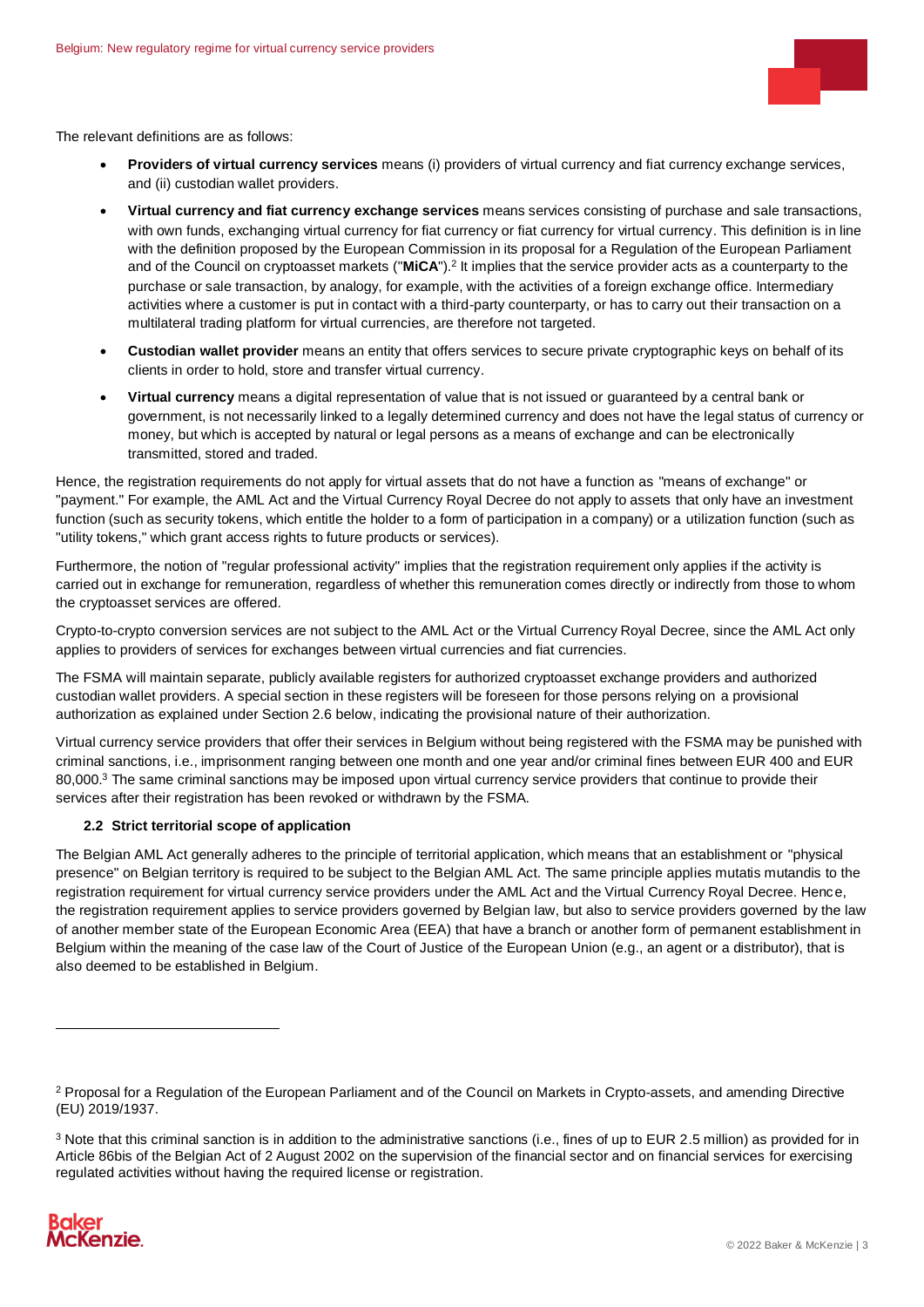

Importantly, virtual currency exchange service providers and custodian wallet providers that have established "electronic infrastructures" in Belgium through which they offer these services will be deemed to be established in Belgium. This includes, among others, ATMs that can be used to convert virtual currency into fiat currency and vice versa. For such ATMs, the registration requirement does not necessarily lie with the operators of places where ATMs are installed, but rather with the persons who manage such installations and are responsible for the services provided using these installations.

#### **2.3 Ban on third-country service providers**

In accordance with Article 5, §1 of the AML Act, it is prohibited for natural or legal persons governed by the law of a third country to provide or offer on Belgian territory, as an ordinary professional activity, even as an additional or complementary activity, services for the exchange between virtual currencies and fiat currencies, or to offer custodian wallet services. This prohibition was introduced separately in the AML Act by the Act of 1 February 2022<sup>4</sup> and entered into force on 21 February 2022.

Remarkably, the Belgian legislator did not follow up on the observation of the Council of State that the prohibition on third-country virtual currency service providers providing services on Belgian territory would be disproportionate. The Belgian legislator is clearly of the view that the absence of a company established in Belgium, or at least in the EEA, risks compromising the effectivenes s of its supervision over such third-country entities (notably in the context of the exercise of the FSMA's investigative powers) and the coercive measures that may result from it. Admitting third-country entities that may not be subject to any anti-money laundering and anti-terrorist financing regulations in their country of origin, and thus without being able to rely on similar control in the third country, would increase the risk of money laundering and terrorist financing for Belgium, in a sector that is already particularly sensitive to this. For these reasons, the Belgian legislator considers the ban for third-country service providers to be proportionate. Note that the same reasoning is being followed at an EU level, as such a ban is being considered as part of the discussions on the MiCA proposal. Indeed, the current draft form of the MiCA proposal requires that a legal entity be established in one of the member states of the EEA. Such a ban is also already in place in the Netherlands.

Noncompliance with this prohibition may give rise to criminal sanctions, i.e., imprisonment for between one month and one year and/or criminal fines between EUR 400 and EUR 80,000.

EEA virtual currency providers can, on the other hand, freely provide their services in Belgium on a cross-border basis without being required to register with the FSMA (provided that they do not have a physical presence in Belgium, in which case a registration requirement would nonetheless be triggered).

#### **2.4 New registration conditions**

<span id="page-3-0"></span>In order to obtain registration with the FSMA, virtual currency service providers must comply with the following registration conditions:

- The service provider must be established in the form of a company or a cooperative company (coöperatieve vennootschap/société coopérative), a limited liability company (naamloze vennootschap/société anonyme), a European company (Europese vennootschap/société européenne) or a European cooperative company (Europese coöperatieve vennootschap/société coopérative européenne). Natural persons cannot obtain registration.
- The central administration and the registered office of the service provider must be established in Belgium. EEA service providers that exercise their activity as a virtual currency service provider in Belgium under the freedom of establishment must establish their main administration in Belgium for the operations they carry out on Belgian territory.
- The registration is subject to a minimum capital requirement of EUR 50,000, which must be fully paid up.
- The senior managers of the service provider are exclusively natural persons, who must possess the appropriate expertise and required professional reliability for the exercise of their function.
- The FSMA must be informed of the identity of the service provider's shareholders that hold a shareholding of at least 5% in the service provider, or of those controlling the service provider. The FSMA must be convinced of the suitability of these persons, with regard to the need for sound and prudent management of the service provider.

<sup>4</sup> The Belgian Act of 1 February 2022 amending the act of 18 September 2017 on the prevention of money laundering and terrorist financing and on the restriction of the use of cash to introduce provisions on the status and supervision of providers of services for the exchange between virtual currency and fiat currency and custodian wallet providers.



-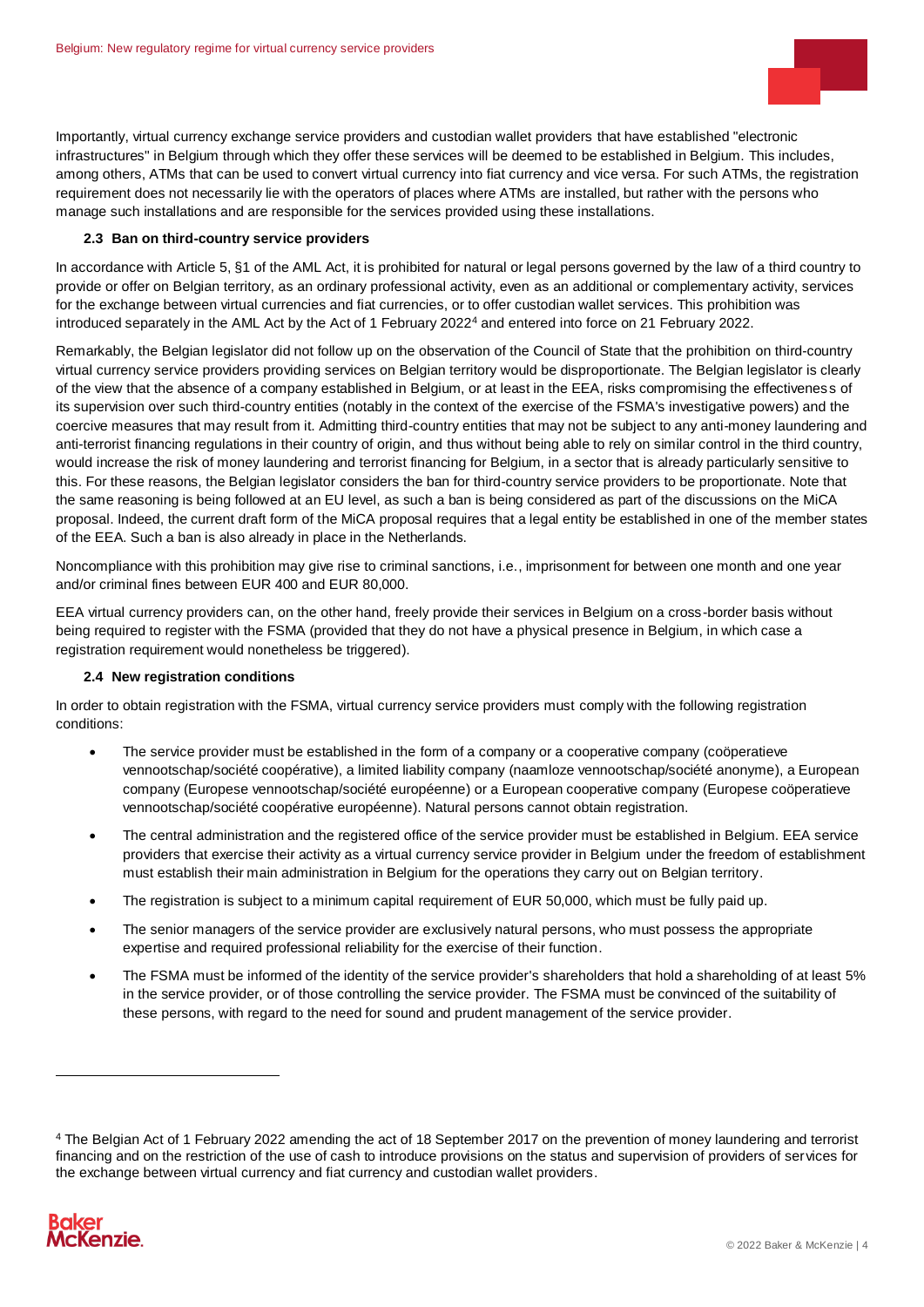

- The service provider must comply with the AML Act, including the implementation of an independent audit function as referred to in Article 8, §2, 2° of the AML Act.
- The service provider must have an organization that enables it to continue to comply with the legal and regulatory obligations applicable to it pursuant to the Virtual Currency Royal Decree and to manage all of its operational risks.
- The service provider must contribute to the FSMA's operating expenses (annual fee to be paid).

Furthermore, Article 5, §2 of the Virtual Currency Royal Decree requires that EEA virtual currency service providers established on Belgian territory in a form other than that of a branch (e.g., an ATM or an agent) must designate a single point of contact established in Belgium. The FSMA is authorized to adopt regulations to further specify the conditions under which such contact point is to be designated and the functions to be performed by this point of contact. However, no such regulations have been adopted so far.

Once registered, virtual currency service providers must comply with the registration conditions set forth above on a permanent basis.

#### **2.5 "Light" registration regime for regulated entities**

The obligation to register with the FSMA also applies to regulated financial institutions (e.g., credit institutions, payment institutions, investment firms, etc.) that wish to provide or offer, in addition to their core services, services for the exchange of virtual currency and fiat currency, and/or custodian wallet services. They will be subject to all registration conditions referred to under Sectio[n 2.4](#page-3-0) above, except for those conditions that already apply to them in a similar vein as a result of their regulated status (e.g., minimum capital requirements, expertise and professional reliability of senior managers, and suitability of shareholders). The requirement to comply with the AML Act and to implement an independent audit function will nonetheless always apply.

Furthermore, the FSMA will consult with the National Bank of Belgium (NBB) on the registration of regulated financial institutions that are under supervision of the NBB (e.g., credit institutions, payment institutions, etc.). When deciding on applications from EEA regulated undertakings, the FSMA will also obtain the opinion of the prudential supervisory authority of the undertaking in the member state concerned. This relates in particular to the compliance of the intended activities with the applicable local prudential requirements.

#### **2.6 Grandfathering regime for existing service providers**

<span id="page-4-0"></span>The registration requirement applies as of 1 May 2022, i.e., the date of entry into force of the Virtual Currency Royal Decree. Legal persons who, on 1 May 2022, are already exercising the activity of a crypto exchange service provider or custodian wallet provider may continue to exercise their activity on a temporary basis after such date, until the FSMA has taken a decision on their registration application.

Existing virtual currency service providers must notify the FSMA within two months after the entry into force of the Virtual Currency Royal Decree, i.e., before 1 July 2022, that they are exercising a regulated activity as a virtual currency service provider. A complete registration file must then be submitted with the FSMA within four months after the entry into force of the Virtual Currency Royal Decree, i.e., before 1 September 2022. During this period of time, applicants will thus be temporarily allowed to continue their activities. If no registration application is submitted with the FSMA within such four-month period, the provisional authorization will expire by operation of law.

#### **3. What's next?**

The introduction into Belgian law of a regulatory regime for AML purposes for virtual currency service providers is an important next step in the fight against money laundering and the financing of terrorism. Virtual currency service providers registered in accordance with the Virtual Currency Royal Decree will now be required to register with the FSMA and comply with all provisions of the AML Act. Currently existing virtual currency service providers established in Belgium should already make the necessary preparations to get in line with the new regime once it enters into force and they could consider already notifying the FSMA of their current activities.

An important element in the new regulatory regime is the ban on third-country virtual currency service providers. Such service providers may have to rethink the way they currently do business and offer their services in Belgium, for example through an EEA entity of the group or by establishing a Belgian registered entity.

That being said, the new regulatory regime will only enter into force as of 1 May 2022. So far, the FSMA has published a press release on the matter, accompanied by a Q&A on the registration requirements. The FSMA may publish further guidance on the registration requirements and operating conditions in the forthcoming months, among others in relation to the single point of contact requirement for EEA virtual currency service providers that provide their services in Belgium under the freedom of establishment in a form other than that of a branch (e.g., through an agent or ATM).